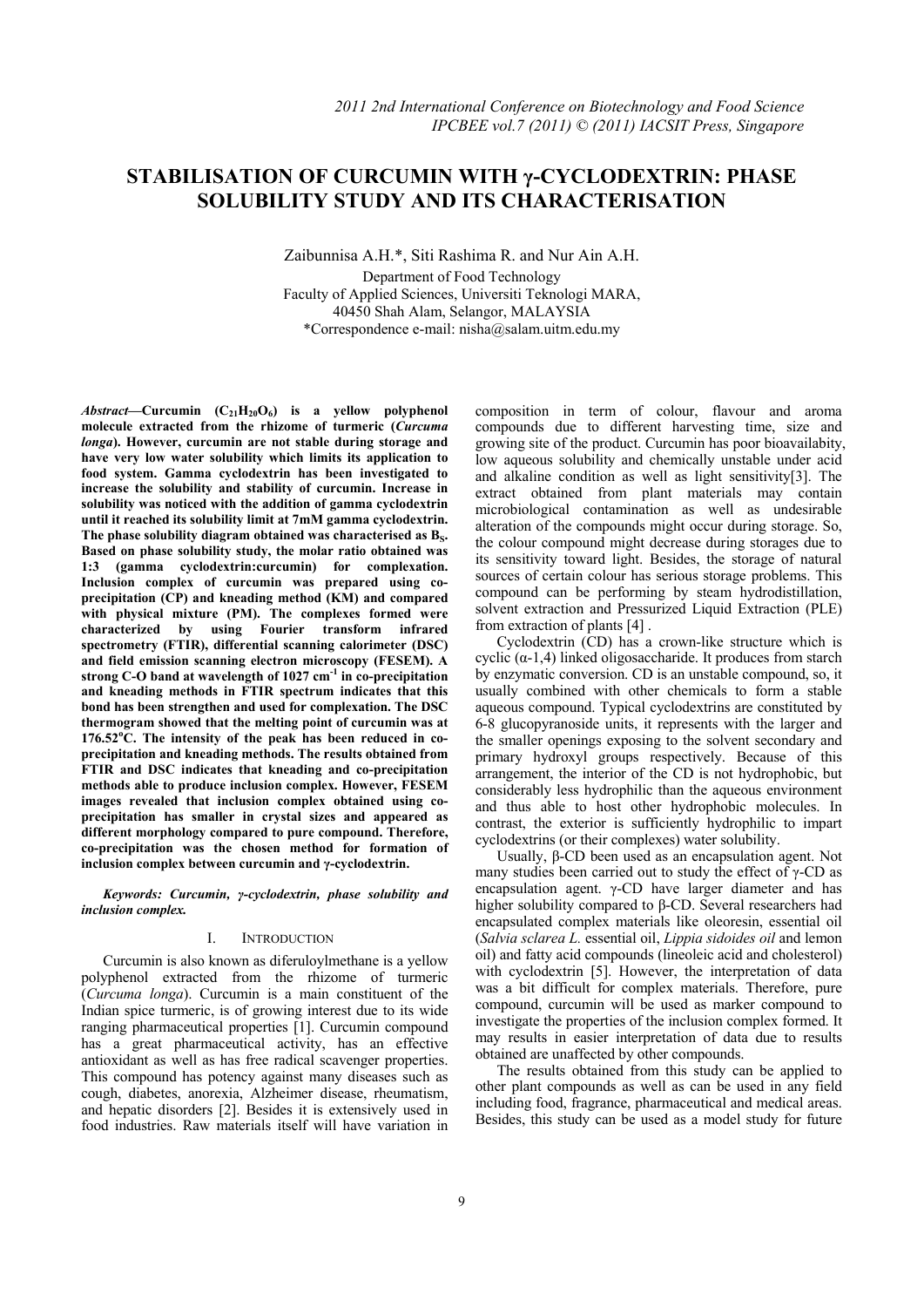research on inclusion complex of any turmeric extracts that contain curcumin.

## II. MATERIAL AND METHODS

Curcumin (Aldrich, USA),γ-cyclodextrin (Wacker-Chemie GmbH, Munchen, Germany),Ethanol (ACS, Reag. PhEur. MERCK, Germany),KBr powder (BDH, UK) for FTIR analysis.

# III. METHODOLOGY

## *A. Phase solubility*

An excess amount of curcumin (20 mg) was added to screw-capped vials containing  $\gamma$ -CD in 5.0 ml of ethanol: water (25:75 v/v) solution at various concentrations, ranging from 0 to 9 mM for  $\gamma$ -CD. The vials then were shaken at 30°C for 48 hours in a water bath (Memmert, Germany) until reached equilibrium. The samples were centrifuged at 3000 rpm for 10 minutes. After attainment of equilibrium, the contents of the tube were filtered through Whatman filter paper (type 42). The extract solutions were determined from the absorbance at 549 nm using UV visible spectrophotometer model Perkin Elmer Lambda 35. The wavelength of absorbance of curcumin in ethanol solution was reported by Colin *et al.* (2008). The duplicate absorbances were made for each assay. To nullify the absorbance due to the presence of cyclodextrin, the apparatus was calibrated with ethanol as blank.

The appearance stability constant,  $K_c$  of curcumin and  $\gamma$ -CD inclusion complex was calculated from the slope and intercept of the linear segment of phase solubility line according to the following equation:

$$
K_c = \frac{k}{S_o (1-k)} \tag{1}
$$

- $S_0$  = intrinsic solubility of curcumin in ethanol: water solution (25:75)
- $k = slope of the straight line$

## *B. Inclusion complex*

The inclusion complex of curcumin: γ-CD was prepared by using co-precipitation and kneading methods and kneading and physical mixture as control were prepared following the method reported by [6]. The method of coprecipitation method was following the method used by [7].

## *C. Co-precipitation*

Curcumin was added to screw capped vials containing γ-CD in ethanol: water (25:75 v/v) mixture of 5 ml. The vials were shaked at 30°C until equilibrium reached; this is done in water bath for 48 hours (Memmert, Germany). The samples were centrifuged at 3000 rpm for 10 minutes. The supernatant was decanted to form the complex as microcrystalline precipitate. The product obtained will be dried in oven at 40°C for 48 hours. The dried mass was sieved through 150 µm mesh (Endecotts Ltd., England).

#### *D. Kneading method*

γ-CD and curcumin with molar ratio 1:3 was added in mortar and kneaded for 45 minutes. During the kneading, 40% of ethanol: water (25:75 v/v) mixture was added to the mixture to maintain proper consistency. The products were dried in oven at 40°C for 48 hours. The dried mass was sieved through 150 µm mesh (Endecotts Ltd., England).

#### *E. Physical mixture*

For a control, physical mixture of the same weight ratio of curcumin: γ-CD were prepared by dry-pestling in a mortar and was kneaded for 5 minutes to obtain homogenous blend.

# *F. Fourier Transform Infrared Spectroscopy (FTIR)*

In this procedure, the pellets were prepared by mixing the samples and KBr a pestle and on agate mortar and compacted with a hydraulic press. Fourier Transform Infrared Spectroscopy (FTIR) spectra of the samples were obtained in the range of 450-4000 cm-1 using a Perkin Elmer Model Spectrum One FTIR spectrophotometer. The resolution was  $1.0 \text{ cm}^{-1}$  and the spectra were results in averaging 4 scans.

#### *G. Differential Scanning Calorimeter (DSC)*

Samples (1-5 mg) were weighed and placed in aluminum pans with pinhole lid and it followed by heating at rate of 10°C/min in temperature range of 140°C to 250°C. The measurements were carried out under dry nitrogen at the flow rate of 50 ml/min. DSC curves of pure materials and all system was recorded on a Mettler Toledo differential scanning calorimeter (model DSC 1 STAR System). An empty pan of aluminium pan was used as reference.

## *H. Field Emission Scanning Electron Microscopy (FESEM)*

Particles size and structure of spray dried microcapsules were evaluated by Scanning Electron Microscopy, Model SUPRATM 40VP (GEMINI). The microcapsules were attached to FESEM substances using a double-sided adhesive tape and then examined at 2 kV.

#### IV. RESULTS AND DISCUSSIONS

### *A. Phase solubility*

The phase solubility diagram of curcumin was obtained by plotting the dissolved curcumin as a function of γ-CD concentrations. Although the solvent addition of used (ethanol) can affect the solubility constants, mixtures of ethanol and water were used to increase the solubility of lipophilic curcumin in water. A phase solubility study of resveratrol with CD using similar method was reported by [8]. The phase solubility diagrams for the complex formation between curcumin and γ-CD are presented in Figure 1, it can be classified as Bs type as described by [9]. Bs denotes complexes with limited solubility. Solubility curve been plotted for curcumin from 0 to 9 mM  $\gamma$ -CD. This plot shows that there was an increment in the solubility of curcumin up to 7 mM γ-CD. However, solubility limit reached at 7 mM and further addition does not increase in solubility. Addition of γ-CD above 7 mM resulted in formation of precipitate. At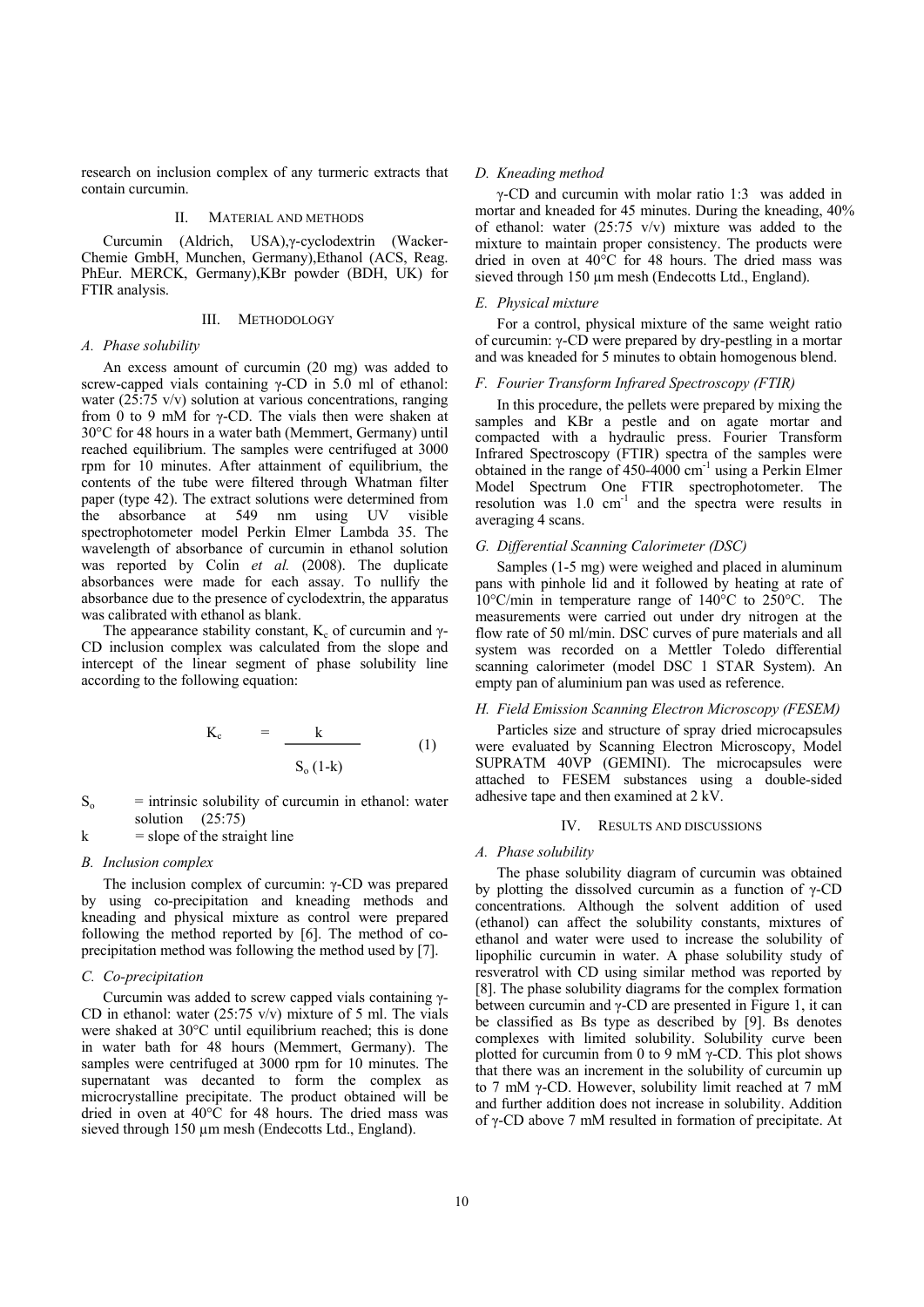this stage, two distinct types of precipitate were obtained, which is the less soluble inclusion complex (yellow precipitates) and excess CDs (white precipitates).



Figure 1. Solubility of curcumin as a function of γ-cyclodextrin in ethanol: water (25:75 v/v) solution at 30°C. Each data point is the mean of two measurements.

#### *B. Inclusion complex*

The inclusion complex was obtained using coprecipitation and kneading methods. Based on phase solubility diagram, it was interpreted that the formation of soluble 1:3 molar ratio  $\gamma$ -CD and curcumin inclusion complex which dissolved in ethanol:water  $(25:75 \text{ v/v})$ solution.

## *C. Fourier Transform Infrared Spectroscopy (FTIR)*

The FTIR spectra for curcumin,  $\gamma$ -CD and the complexes were showed in Figure 2. The prominent spectrum of curcumin are as follows; 3512, 1627, 1508, 1429, 1281, 1206, 1153, 1026, 963, 856 and 814 cm-1. Generally, the stretching region of hydroxyl group, O-H was showed at the band range of 3200-3600  $cm^{-1}$ . The band at 3510  $cm^{-1}$  indicates the presence of hydroxyl group in the curcumin. The presence of water in γ-CD resulted in the presence of broad peak of OH which masks the presence of OH in curcumin.

The band for carbonyl group (C=O) peaks appeared at the band range of  $1620-1650$  cm<sup>-1</sup>. The presence of OH also cause broad C=O band for γ-CD at 1620-1650 cm<sup>-1</sup>, whereas sharp peak was noticed for carbonyl in curcumin. This sharp peak was noticed in kneading, co-precipitation method and physical mixture which indicates carbonyl of curcumin was not been used for complexation. Actually, the carbonyl presence in γ-CD was been used for complexation.

The band of alkanes (C-H) is shown at  $1350-1512$   $cm^{-1}$ . The wavenumber for curcumin was noticed at  $1508.57$  cm<sup>-1</sup>. However, the wavenumbers for KM, PM and CP were shifted to  $1510.49$ ,  $1510.92$  and  $1510.90$  cm<sup>-1</sup>, respectively. The shift to higher wavenumber for C-H band in curcumin indicates C-H of curcumin been used and strengthen for complexation.

Stretching bands at  $1000-1260$  cm<sup>-1</sup> indicated the presence of ether group (C-O). The spectrum at around

1026.25 cm-1 characterised the vibration of C-O stretching band for curcumin. The intensity of this peak appeared stronger for co-precipitation and kneading. However, physical mixture seems to have similar intensity when compared with pure curcumin. Therefore, C-O of curcumin been used for complexation. The results obtained from FTIR, revealed that co-percipitation and kneading can be used to form inclusion complex of curcumin with  $\gamma$ -CD.



Figure 2. FTIR spectrum of Curcumin (C), γ-cyclodextrin-curcumin coprecipitation method (CP), γ-cyclodextrin-curcumin kneading method (KM), γ-cyclodextrin-curcumin physical mixture (PM) and γ-cyclodextrin (GCD).

# *D. Differential Scanning Calorimeter (DSC)*

DSC is a very useful tool in the investigation of thermal properties of CD complexes [10]. It can provide both quantitative and qualitative information about the physiochemical state of guest inside the CD complexes. The complexation is result in the absence of exothermic peak or shifting to the other temperature which indicate changes in crystal lattice, melting, boiling or sublimation points. The thermogram of pure curcumin, pure  $\gamma$ -CD and kneading, physical mixture and co precipitation are represented in Figure 3 below. DSC thermogram of curcumin shows the exothermic peak at  $176.52 \pm 0.170^{\circ}$ C indicating the melting point of curcumin.

The DSC thermograms for the curcumin:  $γ$ -CD systems show the persistence exothermic peak of curcumin in all products. However, the intensity of the peak is differing to each method used to form inclusion complexes. The melting peak for curcumin reduced in intensity in co-precipitation and kneading sample, whereas the intensity of melting peak for physical mixture remains the same. These results indicated there are major interaction between curcumin and γ-CD in the inclusion complex. Thus, the data obtained from DSC indicated that inclusion complex been formed using coprecipitation and kneading methods. However, physical mixture was unable to form inclusion complex.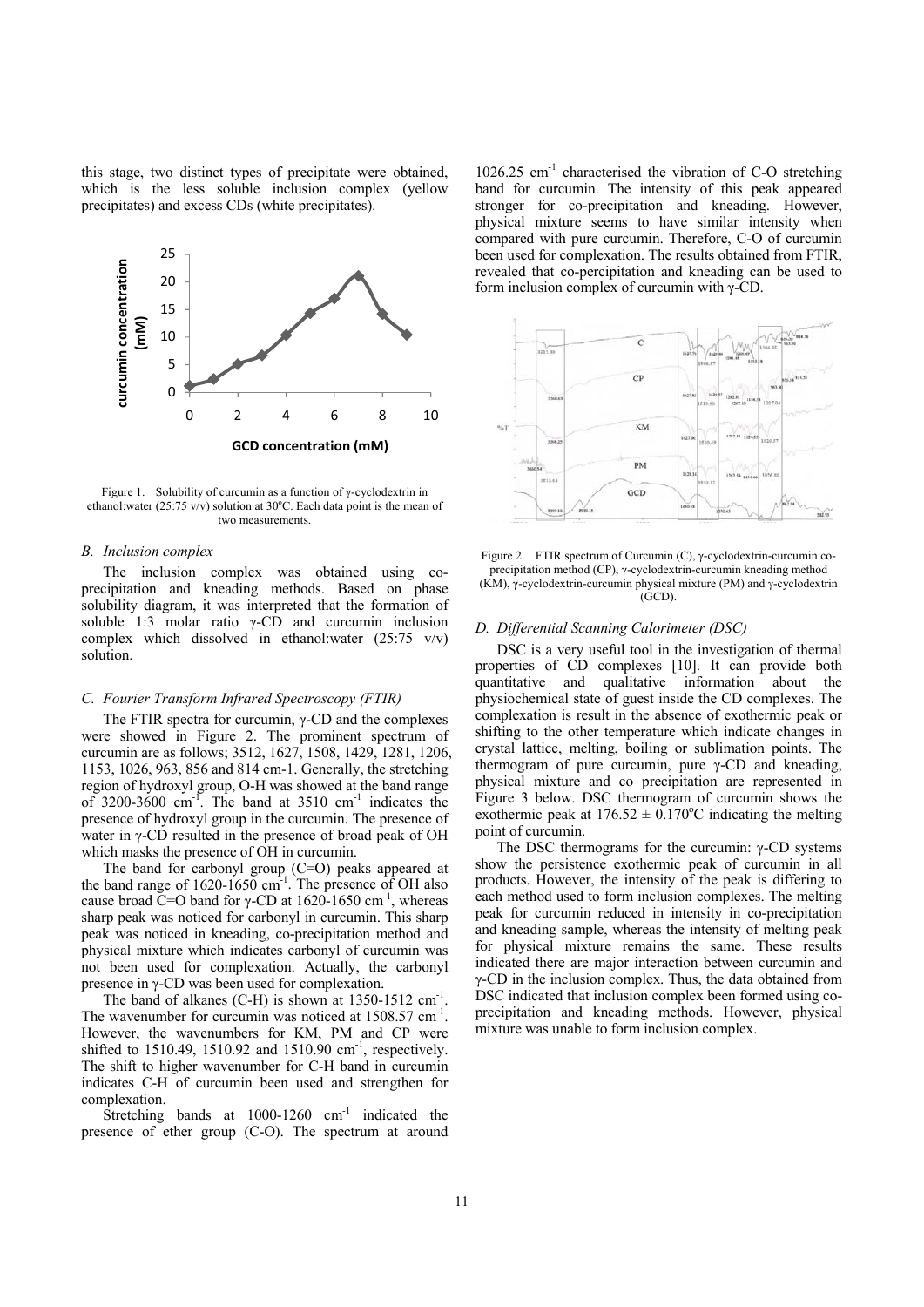

# *E. Field Emission Scanning Electron Microscopy (FESEM)*

Figure 4 illusrates the FESEM images of pure curcumin, γ-CD and complex from co-precipitation, kneading methods and physical mixtures at magnification of

X 100. The curcumin was observed to be an irregular and flake shapes, while pure γ-CD appeared as pallelogram shapes. In physical mixture and kneading method, the images of complexes appeared as agglomerate, clumping to each other with similar particle sizes. However, the complex obtained by co-precipitation method appeared as crystals with a smaller particles size compared to kneading and physical mixture. The original structure of the raw materials disappeared and it was not possible to identify the original pure compounds. The drastic change in particle sizes indicates there is a new solid phase form in co-precipitation sample.



Figure 4. FESEM illustration of a) Curcumin, b) γ-cyclodextrin (GCD), c) Curcumin: GCD physical mixture (PM), d) Curcumin: GCD kneading method (KM), e) Curcumin: GCD co-precipitation method (CP) at magnification X 100.

## ACKNOWLEDGMENT

The authors would like to acknowledge financial support from Universiti Teknologi MARA.

## **REFERENCES**

[1] Kristin, N., Patricia, B., Boland, G. and Brian D.W., (2005).Fluorescence enhancement of curcumin upon inclusion into